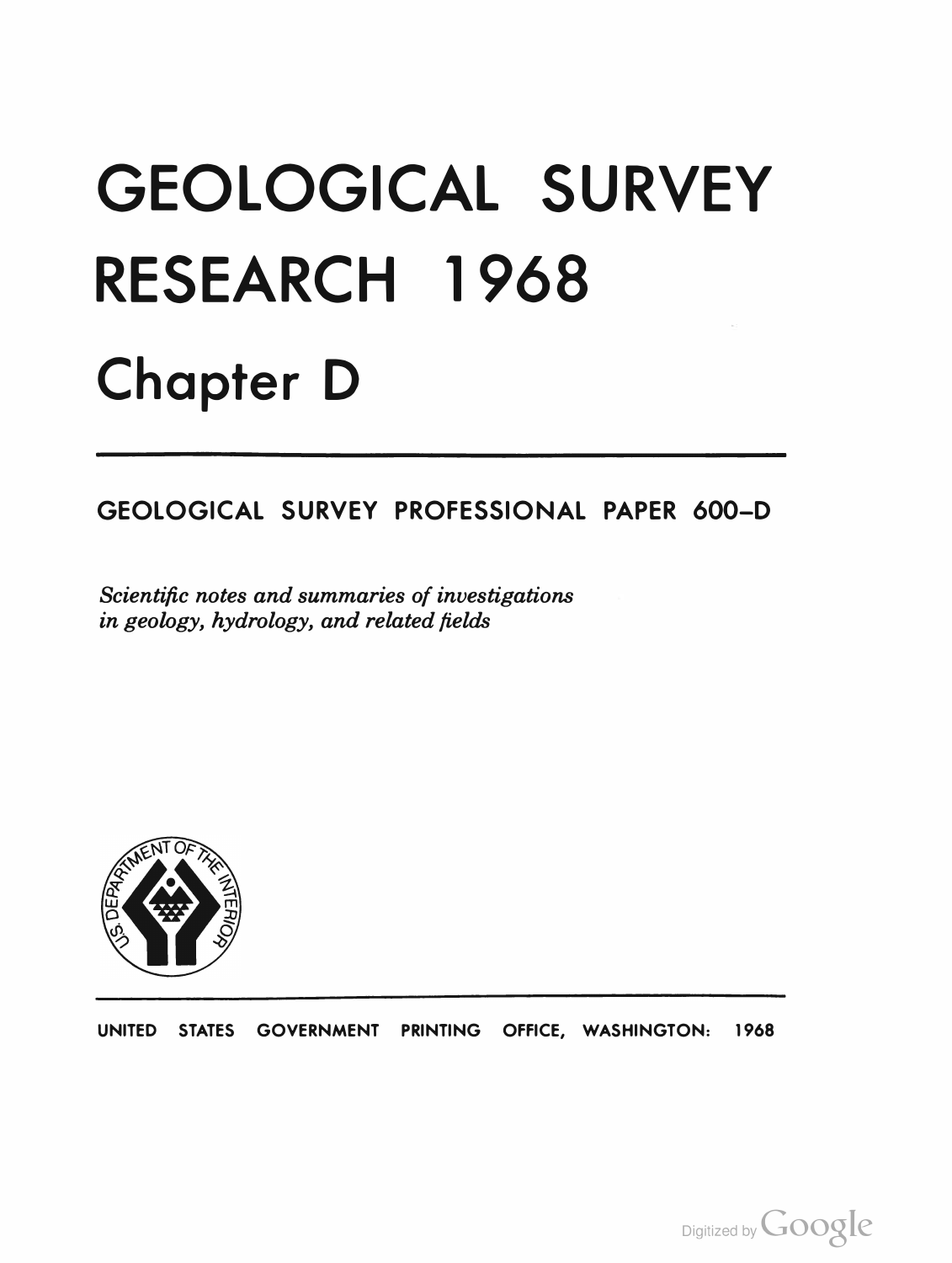### SOLVING PROBLEMS IN PHOSPHATE MINERALOGY WITH THE ELECTRON PROBE

By CYNTHIA W. MEAD and MARY E. MROSE, Washington, D.C.

Abstract. - Qualitative and quantitative electron-probe analyses of nonconducting minerals, in conjunction with single-crystal and powder diffraction X-ray data, have been used successfully to solve several problems in phosphate mineralogy. The formulas of calcioferrite from Battenburg, Bavaria, and montgomeryite from Fairfield, Utah-minerals inferred to be isostructural on the basis of powder patterns--have been established by quantitative electron-probe analysis. Type zineian roekbridgeite from Maxedo, Portugal, has been shown to be a mixture of zincian lipscombite and zincian rockbridgeite. Electron-probe spectrometer traces, together with quantitative determinations of P and S, led to the identification of a mineral from Butte, Mont., as hinsdalite. Qualitative analysis of a white mineral from Västanå (Westanå), Sweden, confirmed that it has a composition similar to pink orthorhombic attakolite from the same locality and therefore is its monoclinic dimorph.

Qualitative and quantitative electron-probe analyses have been used in conjunction with single-crystal and powder diffraction X-ray data to solve several problems in phosphate mineralogy. Four such problems, presented in part at the First National Conference on Electron Probe Microanalysis, at College Park, Md., in 1966, are discussed in detail here.

#### SAMPLE PREPARATION AND OPERATING CONDITIONS

All the samples were prepared by mounting tiny fragments of the minerals in epoxy resin. Rough polishing of the samples was done manually on a series of silicon carbide papers down to 600 grit. Final polishing was done on vibratory polishers using Linde A (0.3 micron  $Al_2O_3$ ) and Linde B (0.05 $\mu$  Al<sub>2</sub>O<sub>3</sub>) as polishing compounds. The surfaces of the samples were coated with a layer of carbon to make them electrically conducting. The carbon coating was somewhat heavier than usual in order that the sample surfaces would not be damaged by bombardment with the electron beam. In order to insure further that the sample surface would not be damaged, operating voltages not greater than 20 kilovolts and specimen currents not greater than 0.02 microamperes were used. A commercially built electron-probe having an effective take-off angle of 41° was used for the analyses.

#### PROBLEMS AND THEIR SOLUTION

Problem  $1$ .—The first problem involved the analysis of two extremely rare minerals: (1) type calcioferrite, a hydrated calcium ferric phosphate of uncertain formula, from Battenberg, Bavaria, and (2) montgomeryite, a hydrated calcium aluminum phosphate with questionable formula, from Fairfield, Utah. X-ray powder patterns indicated the minerals to be isostructural, but the quantities available were not large enough to permit even partial chemical analyses by conventional methods. The following mineral standards used in the analyses were selected on the basis of qualitative determinations by electron-probe spectrometer traces on the unknowns.

| Mineral standard        | Chemical analyses (in percent) |      |             |      |
|-------------------------|--------------------------------|------|-------------|------|
|                         | Fа                             | Al   | Cв          |      |
| Pyroxene<br>Väyrynenite | 2.3<br>4.6                     | 11.0 | 17.6<br>1.9 | 17.4 |

For the analyses of the unknowns, a LiF crystal was used for the determination of Fe, a KAP (potassium acid phthalate) crystal was used for the determination of AI and P, and a PET (pentaerythritol) crystal was used for the determination of Ca. The data are corrected for background and absorption. Results of the quantiminations by electron-probe spectrometer traces on the unknowns.

| Specimens     | Electron-probe analyses (in percent) |     |      |       |
|---------------|--------------------------------------|-----|------|-------|
|               | Fe                                   | Al  | Cв   |       |
| Calcioferrite | 19.0                                 |     | 10.0 | 14. S |
|               |                                      | 111 | 13.0 | 16.5  |

U.S. GEOL SURVEY PROF. PAPER 600-0, PAGES 0204-0206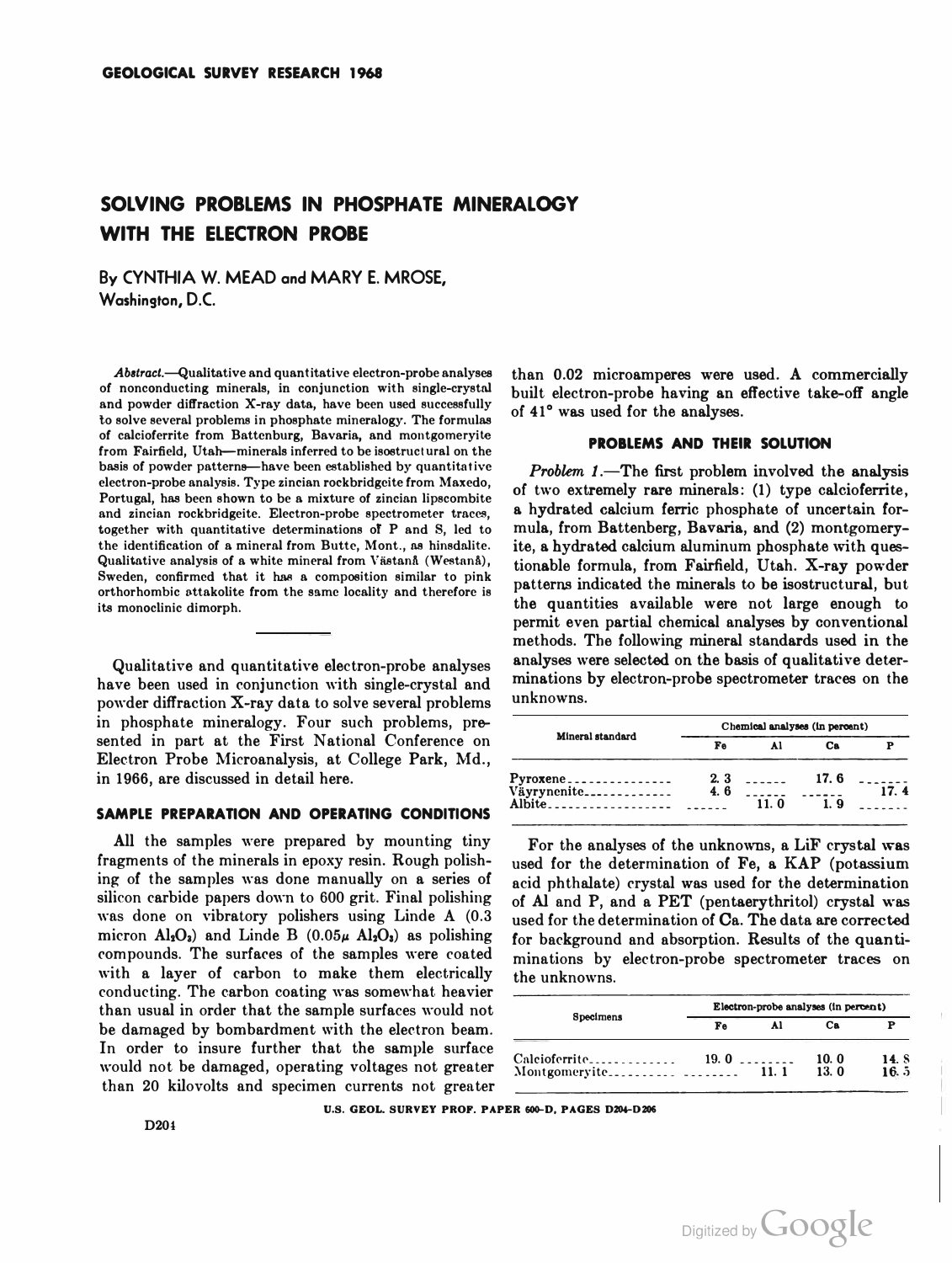These data, together with crystallographic considerations, led to the following formulas for the two minerals:  $Ca<sub>2</sub>Fe<sub>2</sub>(PO<sub>4</sub>)<sub>3</sub>(OH) \tcdot 7H<sub>2</sub>O$ , for calcioferrite; and  $Ca_2Al_2(PO_4)_3(OH) \cdot 7H_2O$ , for montgomeryite. These satisfied the space-group criteria established by singlecrystal X-ray work. The advantage of the electron probe for analyzing small samples is immediately evident.

Problem 2.—The second problem related to the use of the electron probe as the only means of conclusively determining the homogeneity and chemical composition of zincian rockbridgeite. X-ray powder diffraction patterns of type material from Viana do Castelo, Maxedo, Portugal, taken for the X-ray powder diffraction film files at the U.S. Geological Survey, suggested that the material represented a mixture of two minerals, rockbridgeite and lipscombite. Cech, Padera, and Povondra (1961) called attention to the fact that their X-ray powder data for a mixture of lipscombite and rockbridgeite from Otov I, near Domažlice (Bohemia, Czechoslovakia), are very similar to those published for zincian rockbridgeite by Lindberg and Fronde} (1950). Therefore, the amount of ZnO reported in the chemical analysis for zincian rockbridgeite (Lindberg and Frondel, 1950) was considered attributable to the rockbridgeite phase, and (or) the lipscombite phase, or possibly to the associated sphalerite. Electron-probe analyses of carefully selected fragments, followed by supporting X-ray identification of these same fragments, seemed the most reliable approach to resolving this problem. Qualitative spectrometer traces were made first of two deep-blue-green microcrystalline aggregates. The traces showed that zinc was present in each fragment. These fragments were removed from the epoxy, and  $X$ -ray powder diffraction patterns taken of each proved to be identical with those of lipscombite, a hydrated ferrous-ferric phosphate. Lipscombite had not been reported previously from the Maxedo locality nor, to our knowledge, has a zinc-bearing lipscombite been recorded in the literature. Individual, very thin, greenish-brown laths, found sparingly in the type material, were selected for electron-probe analysis. Spectrometer traces showed that zinc was also present in these laths, in amounts comparable to that found in the deep-blue-green lipscombite fragments; a singlecrystal X-ray study made of one of these zinc-bearing laths confirmed its structural identity to rockbridgeite. Electron-probe and X-ray diffraction studies proved beyond question that the material described as zincian rockbridgeite actually represents a mixture of zincian lipscombite and zincian rockbridgeite, both containing approximately equal amounts of zinc.

Problem  $3$ .-The third study required a partial quantitative electron-probe analysis to permit positive

identification of minute, colorless to pale-yellow, hexagonal crystals that were found sparingly distributed on ore specimens from Butte, Mont. Singlecrystal and powder diffraction X-ray study indicated that the mineral was either plumbogummite, a hydrated basic phosphate of lead and aluminum, or hinsdalite, a basic sulfate-phosphate of lead and aluminum. A spectrometer trace of the unknown compared with that for type hinsdalite showed them to be virtually identical and strongly suggested that the Butte mineral was hinsdalite. The following standards were used for the quantitative work:

| <b>Standard</b>                                      | Chemical analyses (in<br>percent) |              |  |
|------------------------------------------------------|-----------------------------------|--------------|--|
|                                                      |                                   |              |  |
| Type hinsdalite (Colorado)<br>Indium phosphide (InP) | 6.4<br>21.2<br>8.2                | 5, 7<br>53.1 |  |

Four analyses were done on the Butte unknown, each using a different standard for the determination of P and S. A KAP crystal was used for the determination of P, and an ADP (ammonium dihydrogen phosphate) crystal was used for the determination of S. All data are corrected for background. The value for P obtained when indium phosphide was used as the standard is corrected for absorption, and the values for S and P obtained when pyrite and plumbogummite, respectively, were used as standards are corrected for atomic number. The results of the analyses are shown in table 1.

TABLE  $1.-Electron\text{-}probe$  analyses of P and S in the Butte mineral [Quantities are in percent]

|        | Analysis and standard used |                       |               |                      |
|--------|----------------------------|-----------------------|---------------|----------------------|
|        | (type)<br>hinsdalite)      | (indium<br>phosphide) | 3<br>(pyrite) | (plumbo-<br>gummite) |
| D<br>o | 6.4<br>6.2                 | 6.2                   | 6.2           | 6.3                  |

The electron-probe data verified that the Butte mineral contains appreciable sulfur and therefore is hinsdalite,  $(Pb, Sr)Al<sub>3</sub>(PO<sub>4</sub>)(SO<sub>4</sub>)(OH)<sub>6</sub>$ .

Problem  $4$ .-In the fourth problem, spectrometer traces were used to show the relationship between pink orthorhombic attakolite from Västanå (Westanå), Sweden, described by Gabrielson and Geijer (1964) as a hydrous silicophosphate of Al, Ca, and Mn, and an adjacent white monoclinic attakolite-like mineral. The specimen bearing these two minerals is in the U.S. National Museum (USNM R5615). Single-crystal Xray study of these two minerals show them to have closely agreeing cell parameters (table 2). Electronprobe spectrometer traces for the two minerals are vir-